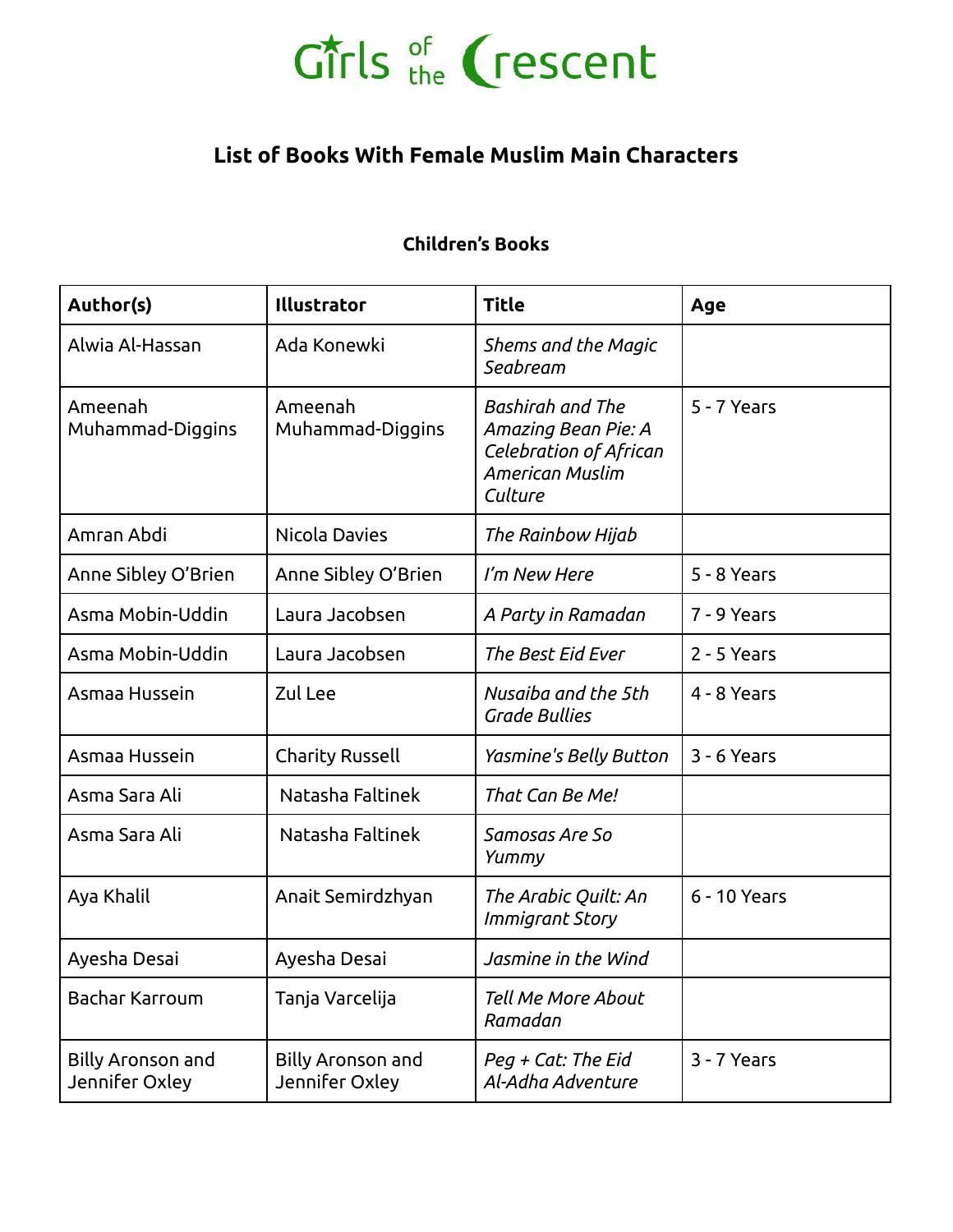| <b>Bird Collier</b>               | <b>Bird Collier</b>     | Aleena's Scarf                                                              | 3 - 7 Years  |
|-----------------------------------|-------------------------|-----------------------------------------------------------------------------|--------------|
| Brenda Bellingham                 | Clarke MacDonald        | Captain Lilly and the<br><b>New Girl</b>                                    | 5 - 8 Years  |
| Caroline Maryam<br>Ward           | Caroline Maryam<br>Ward | The Meat Eating<br>Vegetarian                                               |              |
| <b>Connie Colwell Miller</b>      | Victoria Assanelli      | <b>You Can Control Your</b><br>Voice: Loud Or Quiet?                        |              |
| Doan Nguyen                       | Doan Nguyen             | Hijab Colors: My First<br><b>Book of Colors</b>                             |              |
| Doug Kuntz, Amy<br><b>Shrodes</b> | Sue Cornelison          | Lost and Found Cat:<br>The True Story of<br>Kunkush's Incredible<br>Journey | 4 - 8 Years  |
| El-Farouk Khaki, Troy<br>Jackson  | Katie Commodore         | Moondragon In The<br>Mosque Garden                                          | 6 - 8 Years  |
| Eve Bunting                       | <b>Ted Lewin</b>        | One Green Apple                                                             | 5 - 8 Years  |
| Fatima D. ElMekki                 | George Franco           | My name is Fatima.<br>Mine too!                                             |              |
| Fatima D El-Mekki                 | George Franco           | Fatima invites Fatima<br>to the Iftar Party                                 |              |
| Fawzia Gilani-Williams            | Fawzia Gilani-Williams  | Husna and the Eid<br>Party                                                  | 4 - 10 Years |
| Fawzia Gilani-Williams            | Fawzia Gilani-Williams  | Yaffa and Fatima,<br>Shalom, Salam                                          | 4 - 9 Years  |
| Fawzia Gilani-Williams            | Jacqui Davis            | Sleeping Beauty: An<br><b>Islamic Tale</b>                                  | 5 - 10 Years |
| Fawzia Gilani-Williams            | Shireen Adams           | Cinderella: An Islamic<br>Tale                                              | 5 - 10 Years |
| Fawzia Gilani-Williams            | Shireen Adams           | Snow White: An Islamic<br>Tale                                              | 5 - 10 Years |
| Gator Ali                         | Gator Ali               | Princess Aziza and the<br>Purple Orchid                                     | 4 and Up     |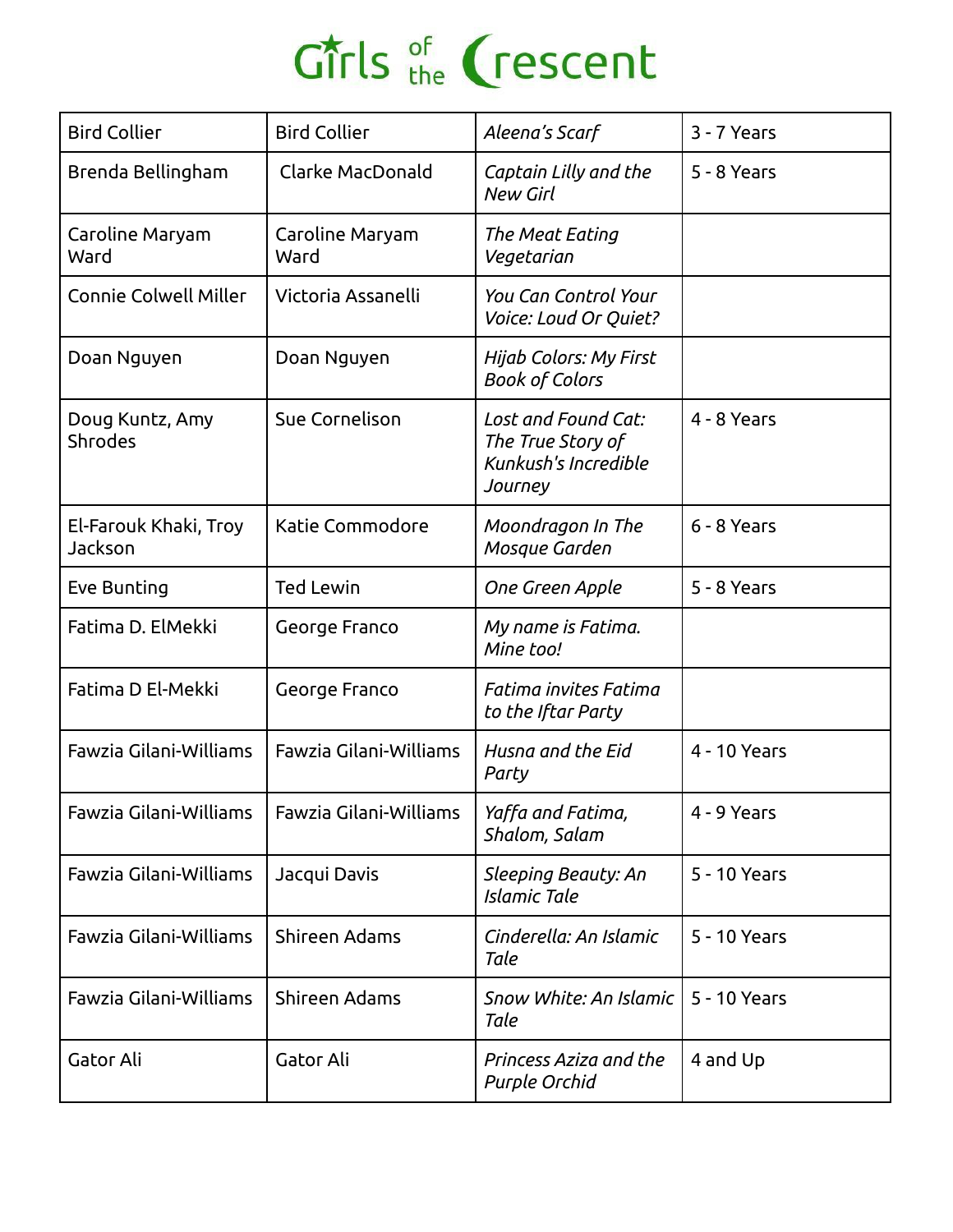| Gator Ali           | Gator Ali          | Princess Karima and<br>the Giant Eagle                                           | 4 and Up    |
|---------------------|--------------------|----------------------------------------------------------------------------------|-------------|
| Gator Ali           | Gator Ali          | Princess Latifa and the<br>Angry Spider                                          | 4 and Up    |
| Gator Ali           | Gator Ali          | Princess Noura and the<br>Monster in the Sky                                     | 4 and Up    |
| Gator Ali           | Gator Ali          | Princess Rasheeda and<br>the Perfect Present                                     | 4 and Up    |
| Gloria Whelan       | Pascal Milelli     | Waiting for the Owl's<br>Call                                                    | 6 - 9 Years |
| Hafsah Dabiri       | Alina Shabelnyk    | <b>Basirah the</b><br><b>Basketballer says</b><br>Insha'Allah                    | 4 and Up    |
| Halimah Deoliveira  | Halimah Deoliveira | Jennah's First Hijab                                                             |             |
| <b>Helal Musleh</b> | Hatem Aly          | Nightly News With<br>Safa                                                        |             |
| <b>Helal Musleh</b> | Nalan Alaca        | Secret Recipe Box                                                                |             |
| Hena Khan           | Julie Paschkis     | Night of the Moon: A<br><b>Muslim Holiday Story</b>                              | 3 - 5 Years |
| Hena Khan           | Mehrdokht Amini    | Crescent Moons and<br><b>Pointed Minarets: A</b><br><b>Muslim Book of Shapes</b> | 3 - 5 Years |
| Hena Khan           | Mehrdokht Amini    | Golden Domes and<br>Silver Lanterns: A<br><b>Muslim Book of Colors</b>           | 3 - 5 Years |
| Hena Khan           | Mehrdokht Amini    | <b>One Sun and Countless</b><br><b>Stars: A Muslim Book</b><br>of Numbers        | 3 - 5 Years |
| Hena Khan           | Aaliya Jaleel      | Under My Hijab                                                                   | 4 - 8 Years |
| Hena Khan           | Saffa Khan         | Like the Moon Loves<br>the Sky                                                   | 3 - 5 Years |
| Hiba Masood         | Hoda Hadadi        | Drummer Girl                                                                     |             |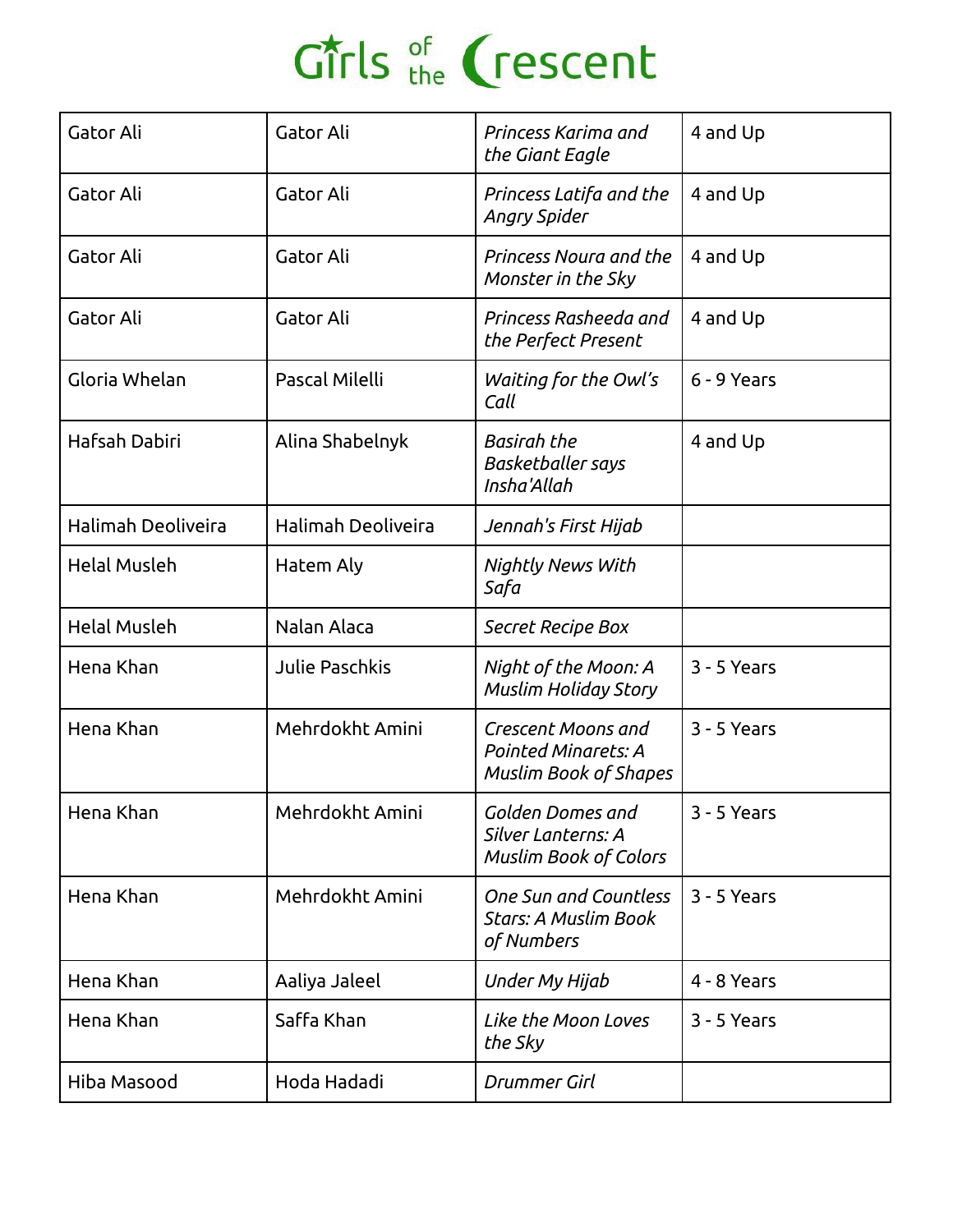| Hudda Ibrahim                  | Meenal Patel                     | What Color Is My<br>Hijab?                                                |               |
|--------------------------------|----------------------------------|---------------------------------------------------------------------------|---------------|
| Ibtihaj Muhammad, S.<br>K. Ali | Hatem Aly                        | <b>The Proudest Blue</b>                                                  |               |
| <b>Idries Shah</b>             | Natasha Delmar                   | Fatima the Spinner and<br>the Tent                                        | 6 - 10 Years  |
| <b>Idries Shah</b>             | Rose Mary Santiago               | The Farmer's Wife                                                         |               |
| J. Samia Mair                  | J. Samia Mair                    | Amira's Totally<br>Chocolate World                                        | 5 - 8 Years   |
| J. Samia Mair                  | J. Samia Mair                    | The Perfect Gift                                                          | $5 - 7$ years |
| Jamilah<br>Thompkins-Bigelow   | Ebony Glenn                      | Mommy's Khimar                                                            | 4 - 8 Years   |
| Jamilah<br>Thompkins-Bigelow   | Luisa Uribe                      | Your Name Is A Song                                                       | 5 - 10 Years  |
| Jamila Mapp                    | Jamaul Smith                     | Hijab-ista                                                                | 4 - 7 Years   |
| <b>Janette Grant</b>           | Fatimah Ashaela<br>Moore Ibrahim | Hannah Habibi Learns<br><b>About Modesty</b>                              |               |
| Janette Grant                  | Fatimah Ashaela<br>Moore         | Sameerah's Hijab and<br>the First Day of School                           |               |
| Jeanette Winter                | Jeanette Winter                  | Nasreen's Secret<br>School: A True Story<br>from Afghanistan              | 6 - 9 Years   |
| Jeanette Winter                | Jeanette Winter                  | The Librarian of Basra:<br>A True Story from Iraq                         | 4 - 7 Years   |
| Jeanette Winter                | Jeanette Winter                  | The World Is Not a<br>Rectangle: A Portrait<br>of Architect Zaha<br>Hadid | 5 - 10 Years  |
| Karen English                  | Jonathan Weiner                  | Nadia's Hands                                                             | 5 - 7 Years   |
| Khadijah Abdul-Haqq            | Vitchapol<br>Taerattanachai      | Nanni's Hijab                                                             |               |
| Khadra Mohammed,               | Doug Chayka                      | Four Feet, Two Sandals                                                    | 7 - 10 Years  |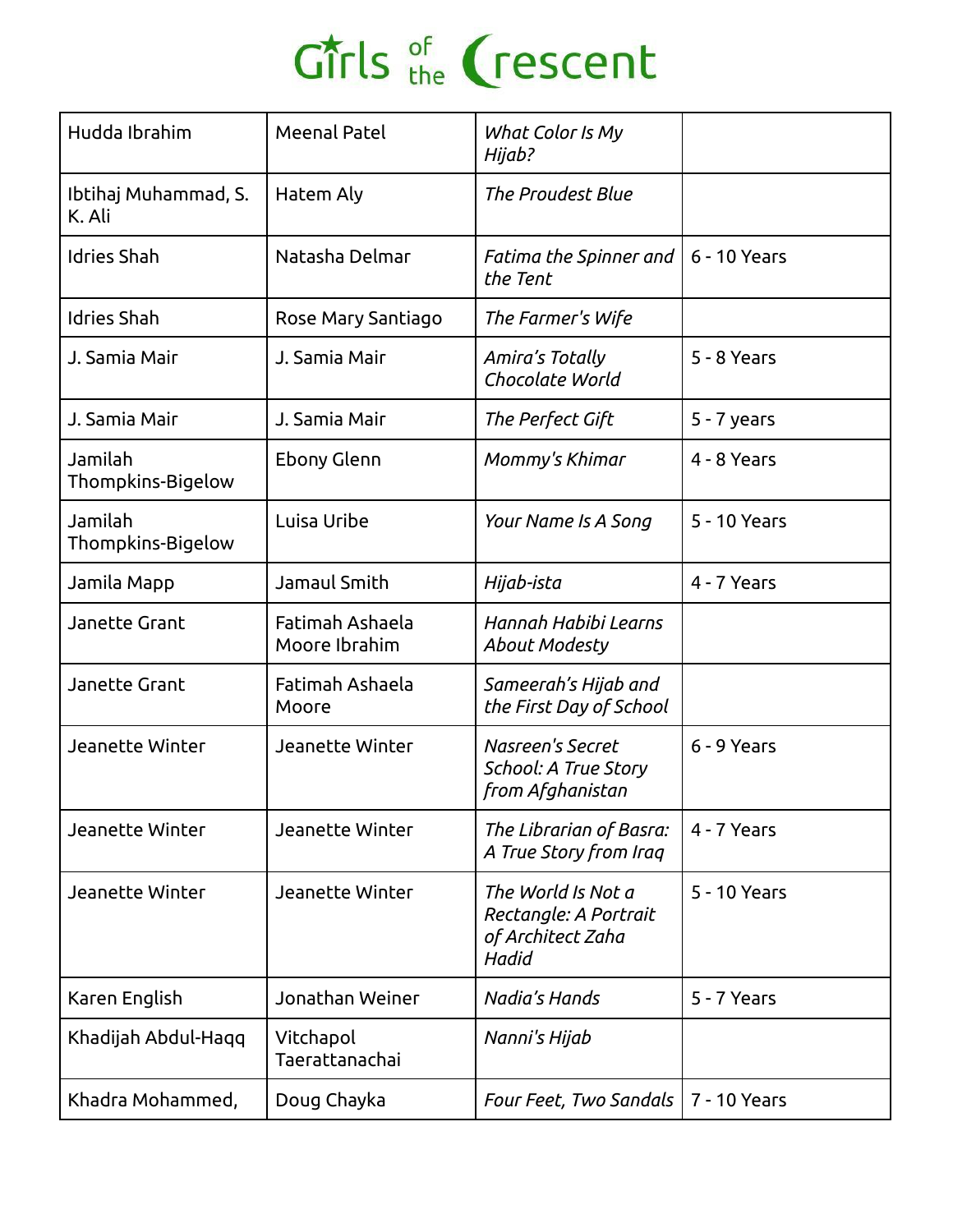| Karen Lynn Williams                               |                             |                                                               |             |
|---------------------------------------------------|-----------------------------|---------------------------------------------------------------|-------------|
| Lina Maslo                                        | Lina Maslo                  | Free as a Bird: The<br><b>Story of Malala</b>                 | 4 - 8 Years |
| Lisha Azad                                        | Azra Momin                  | The Magic Words                                               |             |
| Mac McGooshie                                     | Alexis Hogwood              | Lulu and the Very Big<br><b>Meanies</b>                       |             |
| Maha Adasi                                        | Ned Gannon                  | The White Nights of<br>Ramadan                                | 7 - 9 Years |
| Mark Alan Stamaty                                 | Mark Alan Stamaty           | Alia's Mission: Saving<br>the Books of Iraq                   | 5 - 8 Years |
| <b>Mark Gonzales</b>                              | Mehrdokht Amini             | Yo Soy Muslim: A<br><b>Father's Letter to His</b><br>Daughter | 4 - 8 Years |
| Maria Isabel Sanchez<br>Vegara                    | Asun Amar                   | Zaha Hadid                                                    | 4 - 7 Years |
| Maria Javaid                                      | Azra Momin                  | <b>My Sweet Precious</b><br>Child                             |             |
| Mariam Al-Kalby                                   | Yee Von Chan                | Circle of Sandcastles:<br>The Prophet Says<br><b>Series</b>   |             |
| Mariam Al-Kalby                                   | Yee Von Chan                | The Apple Tree: The<br><b>Prophet Says Series</b>             |             |
| Mariam Azeez, Terry<br>Murphy & Deborah<br>Clarke | <b>Tian Datta</b>           | Soulful Sydney<br><b>Explores Diversity</b>                   |             |
| Mariam Hussein                                    | Saima Riaz                  | Alana's Bananas                                               | 4 - 9 Years |
| Michele Messaoudi                                 | Michele Messaoudi           | My Mum is a Wonder                                            | 3 - 6 Years |
| Mina Javaherbin                                   | Lindsey Yankey              | My Grandma and Me                                             | 4 - 8 Years |
| Mini Mu'min<br>Publications                       | Mini Mu'min<br>Publications | <b>Batool's Bedtime Story</b>                                 |             |
| Mini Mu'min<br>Publications                       | Mini Mu'min<br>Publications | <b>Fatimah's First Fasting</b><br>Day                         |             |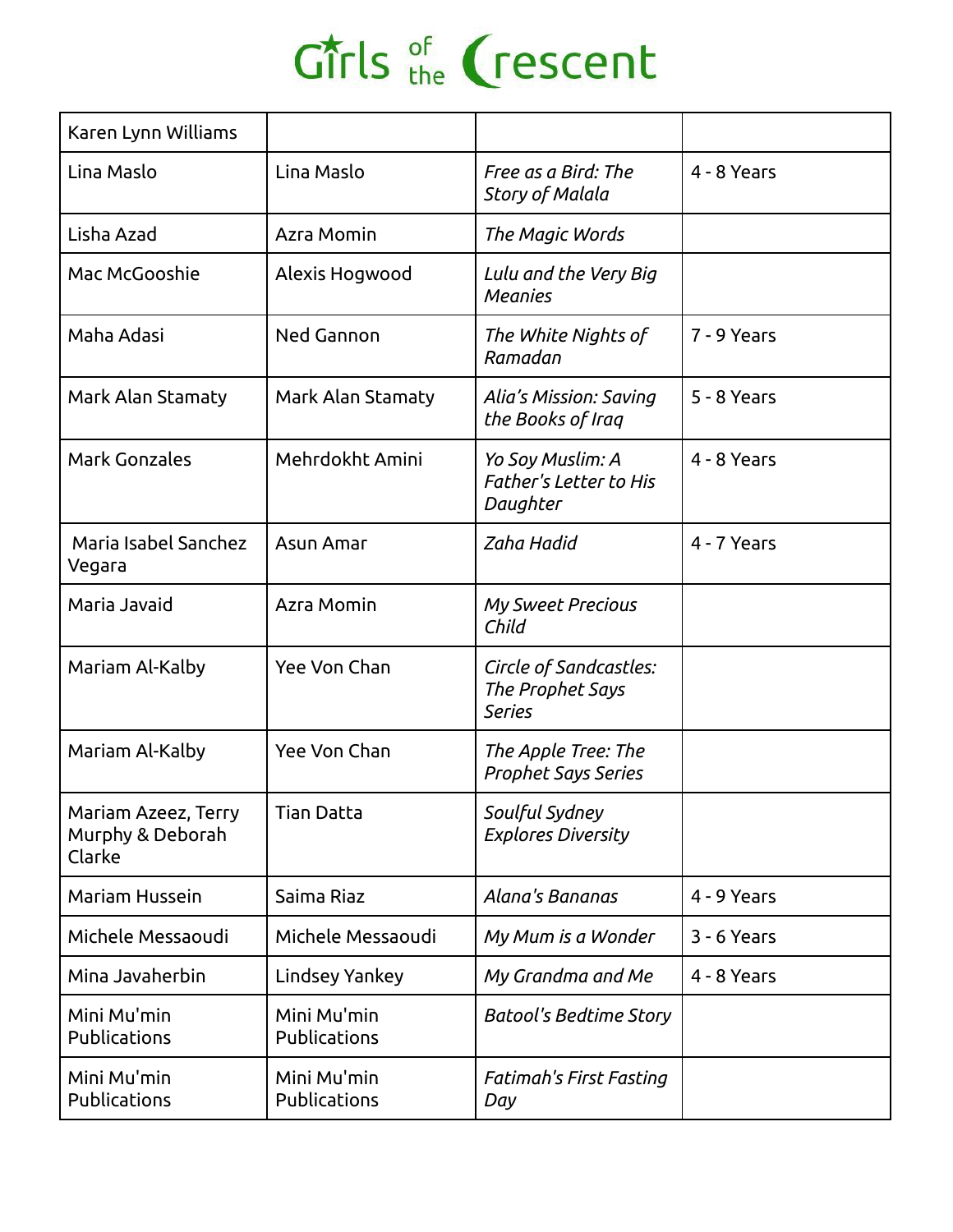| Mini Mu'min<br>Publications        | Mini Mu'min<br>Publications | Farah's & Sarah's<br>Feelings                                                 |                     |
|------------------------------------|-----------------------------|-------------------------------------------------------------------------------|---------------------|
| Mini Mu'min<br><b>Publications</b> | Mini Mu'min<br>Publications | Rowdah's Rainy Day                                                            |                     |
| Miranda Paul                       | Elizabeth Zunon             | One Plastic Bag: Isatou<br>Ceesay and the<br>Recycling Women of<br>the Gambia | 5 - 9 Years         |
| Miriam Cohen                       | <b>Ronald Himler</b>        | Leyla's Head Scarf                                                            | 4 - 8 Years         |
| Mitali Perkins                     | Jamie Hogan                 | <b>Rickshaw Girl</b>                                                          | 7 - 10 Years        |
| Mithaa al Khayyat                  | Maya Fidawi                 | My Own Special Way                                                            | 3 Months to 5 Years |
| Na'ima B. Robert                   | Nilesh Mistry               | The Swirling Hijaab                                                           |                     |
| Na'ima B. Robert                   | Shirin Adl                  | Ramadan Moon                                                                  | 4 - 8 Years         |
| Na'ima B. Robert                   | Shirin Adl                  | Mabrook! A World of<br>Muslim Weddings                                        | 4 - 7 Years         |
| Na'ima B. Robert                   | Valentina Cavallini         | Going to Mecca                                                                | 5 - 11 Years        |
| Naomi Shihab Nye                   | Nancy Carpenter             | Sitti's Secrets                                                               | 5 - 8 Years         |
| Natasha Sharma                     | Priya Kurien                | Razia and the Pesky<br>Presents                                               | 6 and Up            |
| Ndaa Hassan                        | Soumbal Qureshi             | <b>Sitti's Olive Trees</b>                                                    |                     |
| Ndaa Hassan                        | Soumbal Qureshi             | The Most Powerful<br>Night: A Ramadan<br><b>Story</b>                         |                     |
| <b>Nushin Alloo</b>                | Shadia Kassem               | The Adventures of<br>Laila and Ahmed in<br>Syria                              | 5 - 12 years        |
| Qura Abid                          | Mona Ismail                 | Bismillah Little Leyla                                                        |                     |
| Rabia Gelgi                        | Rabia Gelgi                 | The Little Girl Says<br>Alhamdulillah                                         | 5 - 6 Years         |
| Rabiah York Lumbard                | Laura Horton                | The Gift of Ramadan                                                           | 3 - 5 Years         |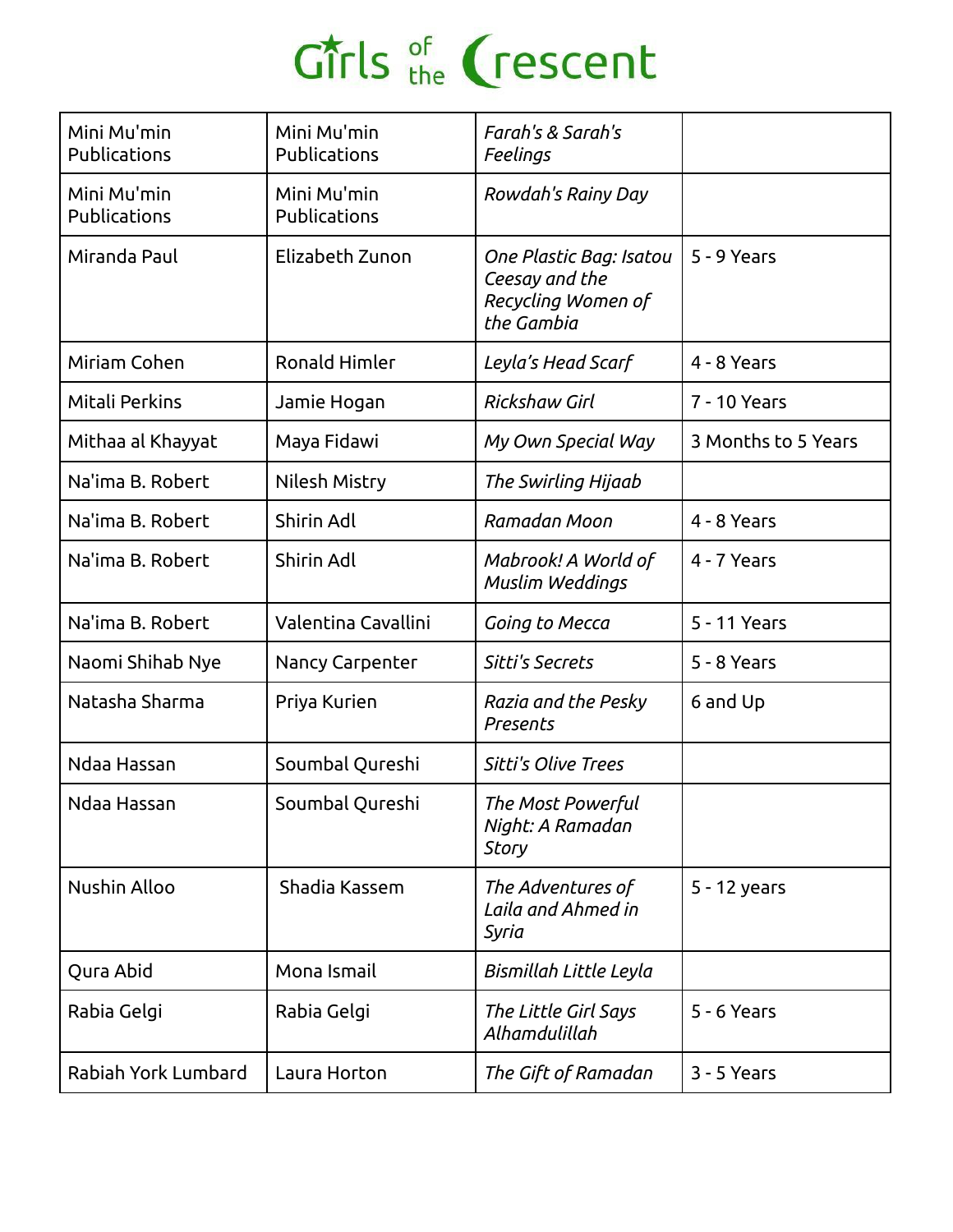| Rahma Rodaah      | Daria Horb          | Muhiima's Quest                                            |              |
|-------------------|---------------------|------------------------------------------------------------|--------------|
| Rahma Rodaah      | Fuuji Takashi       | Little Brother for Sale                                    |              |
| Rebecca Hickox    | Will Hillenbrand    | The Golden Sandal: A<br>Middle Eastern<br>Cinderella Story | 5 - 8 Years  |
| Reem Faruqi       | Lea Lyon            | Lailah's Lunchbox: A<br>Ramadan Story                      | 6 - 12 Years |
| Reza Jalali       | Anne Sibley O'Brien | Moon Watchers:<br>Shirin's Ramadan                         | 6 - 12 Years |
| Rosana Sullivan   | Rosana Sullivan     | Mommy Sayang                                               | 3 - 5 Years  |
| Rowaa El-Magazy   | Rowaa El-Magazy     | Maryam and the Trees                                       | 7 - 9 Years  |
| Rukhsanna Guidroz | Dinara Mirtalipova  | Leila in Saffron                                           | 4 - 8 Years  |
| Saadia Faruqi     | Hatem Aly           | Meet Yasmin!                                               | 5 - 8 Years  |
| Saadia Faruqi     | Hatem Aly           | Yasmin the Explorer                                        | 5 - 8 Years  |
| Saadia Faruqi     | Hatem Aly           | <b>Yasmin the Painter</b>                                  | 5 - 8 Years  |
| Saadia Faruqi     | Hatem Aly           | <b>Yasmin the Builder</b>                                  | 5 - 8 Years  |
| Saadia Faruqi     | Hatem Aly           | Yasmin the Fashionista                                     | 5 - 8 Years  |
| Saadia Faruqi     | Hatem Aly           | Yasmin in Charge                                           | 5 - 8 Years  |
| Saadia Faruqi     | Hatem Aly           | <b>Yasmin the Teacher</b>                                  | 5 - 8 Years  |
| Saadia Faruqi     | Hatem Aly           | Yasmin the Zookeeper                                       | 5 - 8 Years  |
| Saadia Faruqi     | Hatem Aly           | Yasmin the Chef                                            | 5 - 8 Years  |
| Saadia Faruqi     | Hatem Aly           | Yasmin the Superhero                                       | 5 - 8 Years  |
| Saadia Faruqi     | Hatem Aly           | You Can Do It, Yasmin!                                     | 5 - 8 Years  |
| Saadia Faruqi     | Hatem Aly           | Yasmin the Writer                                          | 5 - 8 Years  |
| Saadia Faruqi     | Hatem Aly           | Yasmin the Gardener                                        | 5 - 8 Years  |
| Saadia Faruqi     | Hatem Aly           | Yasmin the Friend                                          | 5 - 8 Years  |
| Saadia Faruqi     | Hatem Aly           | Yasmin the Soccer Star                                     | 5 - 8 Years  |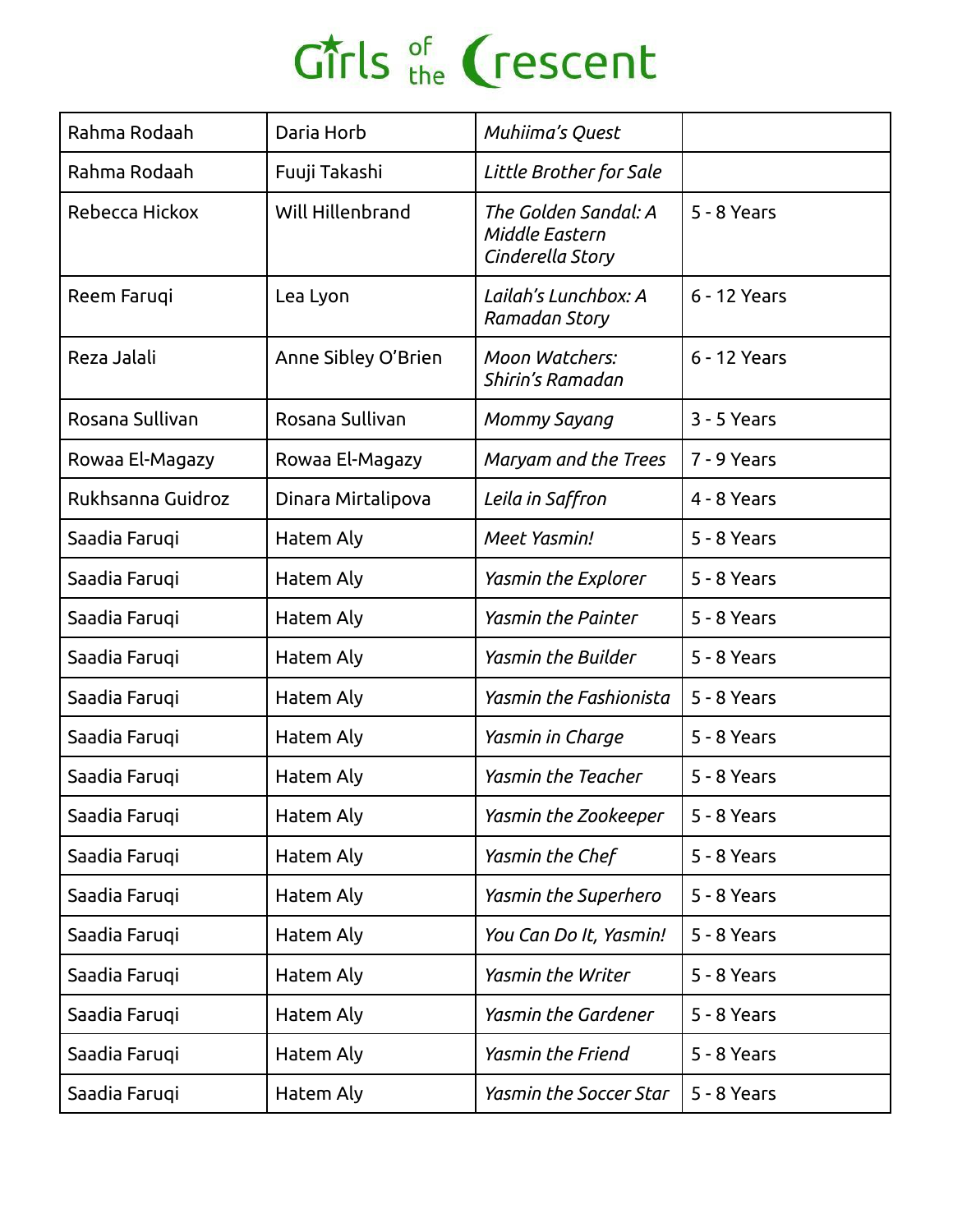| Saadia Faruqi       | Hatem Aly           | Give it a Try, Yasmin!                                                        | 5 - 8 Years  |
|---------------------|---------------------|-------------------------------------------------------------------------------|--------------|
| Saadia Faruqi       | Hatem Aly           | Yasmin the Librarian                                                          | 5 - 8 Years  |
| Saadia Farugi       | Hatem Aly           | Yasmin the Recycler                                                           | 5 - 8 Years  |
| Saadia Faruqi       | Hatem Aly           | <b>Yasmin the Scientist</b>                                                   | 5 - 8 Years  |
| Saadia Faruqi       | Hatem Aly           | Yasmin the Singer                                                             | 5 - 8 Years  |
| Saajida Rhemtulla   | Saajida Rhemtulla   | The Spottywish                                                                |              |
| Saira Mir           | Aaliya Jaleel       | <b>Muslim Girls Rise:</b><br>Inspirational<br>Champions of Our<br><b>Time</b> | 6 - 10 Years |
| <b>Sally Bahous</b> | Nancy Malick        | Sitti and the Cats: A<br>Tale of Friendship                                   | 6 - 10 Years |
| Salwa Mawari        | Mary Charara        | Under The Sana'a<br><b>Skyline</b>                                            | 3 - 7 Years  |
| Samia Khan          | Maria Ahmed         | The Shapes of Eid,<br>According to Me                                         |              |
| Sara C. Levine      | T.S Spookytooth     | Fossil by Fossil:<br><b>Comparing Dinosaur</b><br><b>Bones</b>                | 7 - 9 Years  |
| Shana Corey         | Elizabeth Sayles    | Malala: A Hero for All                                                        | 7 - 9 Years  |
| Shayma Mustafa      | Ella Newman         | Excuse Me Ma'am,<br>Excuse Me Sir: I'm<br>Amina An All-American<br>Girl       |              |
| Shereen Malherbe    | Sarah Nesti Willard | The Girl Who Stitched<br>the Stars                                            |              |
| Steve Brezenoff     | Lisa K. Weber       | <b>Museum Mysteries: The</b><br>Case of the Stolen<br>Space Suit              |              |
| Steve Brezenoff     | Lisa K. Weber       | <b>Museum Mysteries: The</b><br>Case of the Missing<br><b>Museum Archives</b> |              |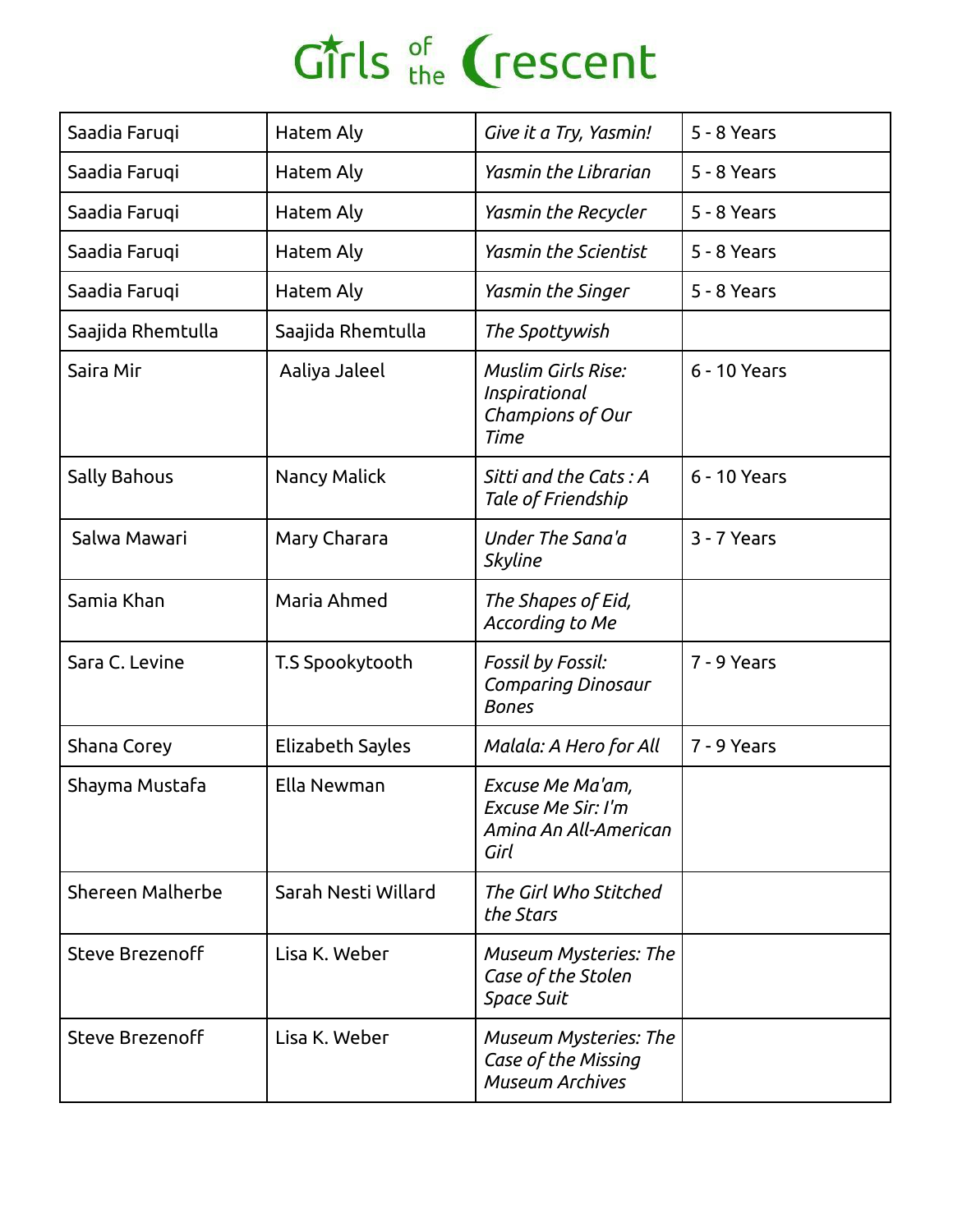| Surriah Igram                      | Surriah Igram        | Jameela's Great Idea                                               | 4 - 8 Years  |
|------------------------------------|----------------------|--------------------------------------------------------------------|--------------|
| Taghreed Najar                     | Hassan Manasrah      | The Little Green Drum                                              |              |
| Taghreed Najjar                    | Maya Fidawi          | <b>Watermelon Madness</b>                                          | 3 and Up     |
| <b>Umm Aamina</b>                  | Kulthum Burgess      | A School Girl's Hero                                               | 7 - 11 Years |
| Umm Juwayriyah,<br>Juwayriyah Ayed | Emma Apple           | Hind's Hands: A Story<br>about Autism                              |              |
| Umm Juwayriyah,<br>Juwayriyah Ayed | F. A. Ibrahim        | The Princess and the<br>Good Deed: An Islamic<br><b>Fairy Tale</b> |              |
| Umm Sumayyah                       | <b>Hillary Scott</b> | Little Muslimah                                                    |              |
| Umm Zakiyyah                       | Lovyaa Garg          | The Test Paper:<br>Appreciating Your<br>Unique Life                | 4 - 10 Years |
| Wendy Meddour                      | Daniel Egneus        | Lubna and Pebble                                                   |              |
| Zainab Merchant                    | Zainab Merchant      | Princess Siyana's Pen                                              | 5 - 8 Years  |
| Zanib Mian                         | Fatima Mian          | It Must Have Been You                                              | 3 - 6 Years  |
| Zanib Mian                         | Laura Ewing Ferrer   | <b>Never Too Small</b>                                             |              |
| Zenubia Arsalan                    | Heshan Gunasekara    | Before Birth Beyond<br>Life                                        | 3 - 6 Years  |

#### **Young Adult and Middle Grade Books**

| Authors         | <b>Titles</b>                                  | <b>Ages</b>   |
|-----------------|------------------------------------------------|---------------|
| Abdi Nazemian   | The Authentics                                 | 13 - 17 Years |
| Adiba Jaigirdar | Hani and Ishu's Guide to<br><b>Fake Dating</b> | 14 - 17 Years |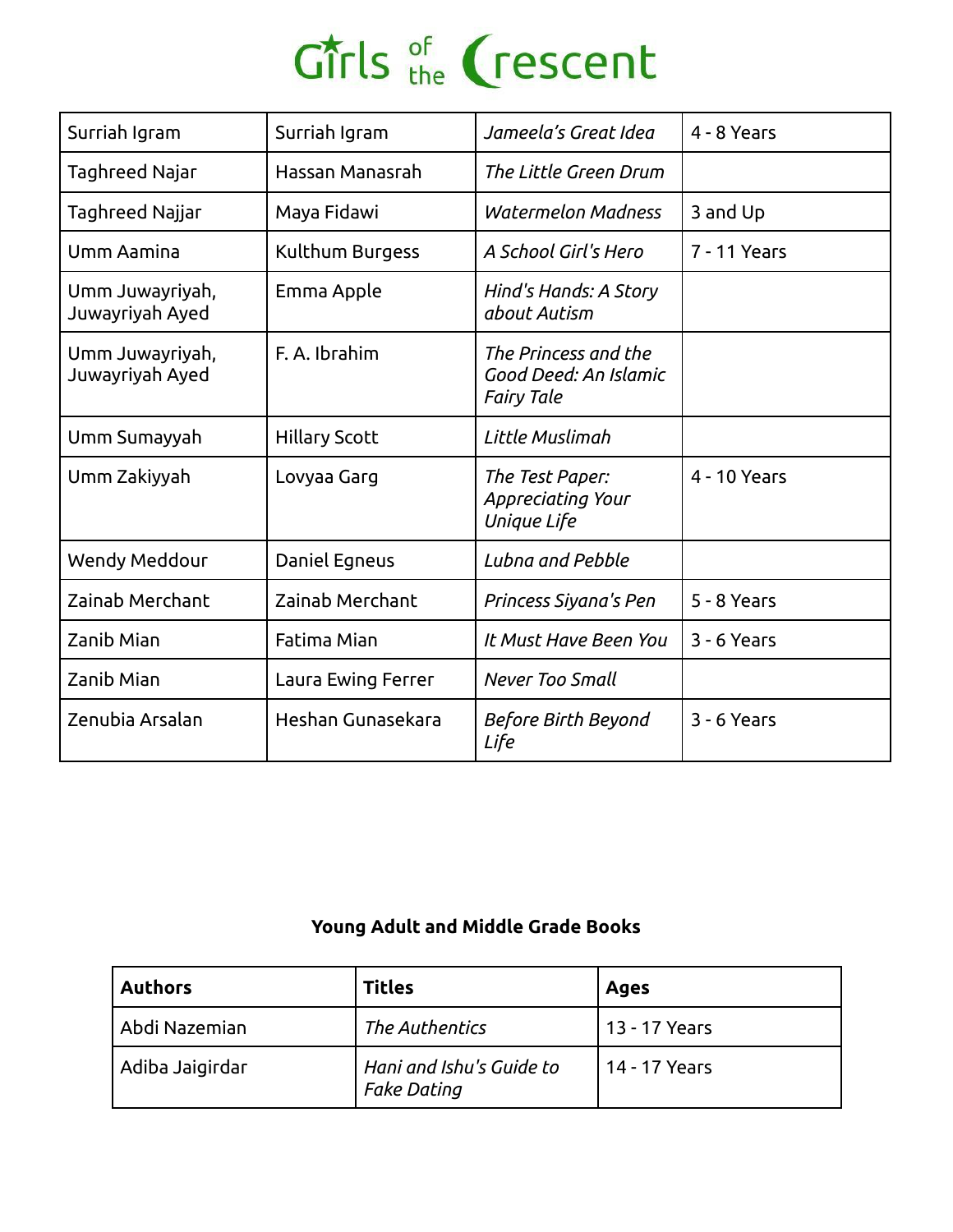| Adiba Jaigirdar                                                           | The Henna Wars                                                         | 14 - 17 Years |
|---------------------------------------------------------------------------|------------------------------------------------------------------------|---------------|
| Aisha Saeed                                                               | Amal Unbound                                                           | 10 - 14 Years |
| Aisha Saeed                                                               | Written in the Stars                                                   | 14 - 17 Years |
| Aminah Mae Safi                                                           | Not the Girls You're<br>Looking For                                    | 13 - 18 Years |
| Andaleeb Wajid                                                            | <b>Asmara's Summer</b>                                                 |               |
| Andrea Davis Pinkney<br>Shane W. Evans                                    | <b>The Red Pencil</b>                                                  | 9 - 12 Years  |
| Anne Laurel Carter                                                        | The Shepherd's<br>Granddaughter                                        | 14 - 17 Years |
| Ayisha Malik                                                              | Sofia Khan is Not Obliged                                              |               |
| Becky Albertalli, Aisha<br>Saeed                                          | Yes No Maybe So                                                        |               |
| <b>Colette Victor</b>                                                     | <b>Head Over Heart</b>                                                 | 13 and Up     |
| Daniel R. Faust                                                           | Ibtihaj Muhammad: Muslim<br>American, Champion<br>Fencer, and Olympian | 8 - 11 Years  |
| <b>Deborah Ellis</b>                                                      | The Breadwinner                                                        | 10 - 14 Years |
| <b>Deborah Ellis</b>                                                      | Parvana's Journey (The<br>Breadwinner #2)                              | 10 - 14 Years |
| Deborah Ellis                                                             | Mud City (The Breadwinner<br>#3)                                       | 10 - 14 Years |
| <b>Deborah Ellis</b>                                                      | My Name Is Parvana (The<br>Breadwinner #4)                             | 10 - 14 Years |
| Deborah Ellis, Cartoon<br>Saloon and Melusine<br><b>Aircraft Pictures</b> | The Breadwinner: A<br><b>Graphic Novel</b>                             | 10 - 14 Years |
| Farah Naz Rishi                                                           | I Hope You Get This<br>Message                                         |               |
| Farah Zaman                                                               | The Moon of Masarrah                                                   | 13 - 18 Years |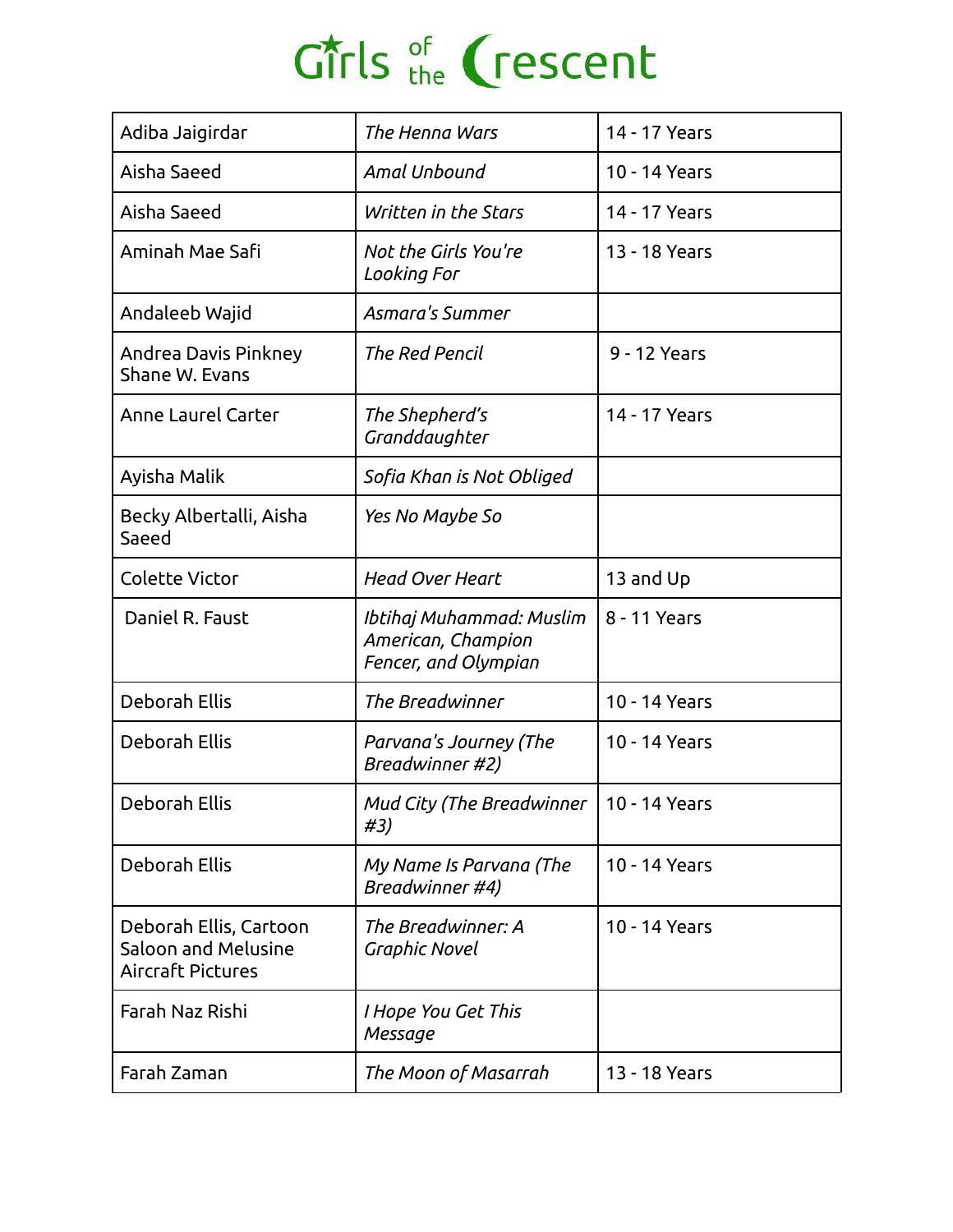| Farah Zaman                             | The Sign of the Scorpion                  | 13 - 18 Years |
|-----------------------------------------|-------------------------------------------|---------------|
| Farah Zaman                             | The Hour of the Oryx                      | 13 - 18 Years |
| Farhana Zia                             | The Garden of My Imaan                    | 8 - 12 Years  |
| Fatimah Ashaela Moore<br><b>Ibrahim</b> | The Beauty Of My Hijab                    | 9 - 11 Years  |
| Fawzia Gilani-Williams                  | The Lost Ring: An Eid Story               | 7 - 11 Years  |
| <b>Firoozeh Dumas</b>                   | It Ain't So Awful, Falafel                | 10 - 12 Years |
| G. Willow Wilson                        | Ms. Marvel Volume 1: No<br>Normal         | 8 - 12 Years  |
| G. Willow Wilson                        | Ms. Marvel Volume 2:<br>Generation Why    | 8 - 12 Years  |
| G. Willow Wilson                        | Ms. Marvel Volume 3:<br>Crushed           | 8 - 12 Years  |
| G. Willow Wilson                        | Ms. Marvel Volume 4: Last<br>Days         | 8 - 12 Years  |
| G. Willow Wilson                        | Ms. Marvel Volume 5: Super  <br>Famous    | 8 - 12 Years  |
| G. Willow Wilson                        | Ms. Marvel Volume 6: Civil<br>War II      | 8 - 12 Years  |
| G. Willow Wilson                        | Ms. Marvel Volume 7:<br>Damage Per Second | 8 - 12 Years  |
| G. Willow Wilson                        | Ms. Marvel Volume 8:<br>Месса             | 8 - 12 Years  |
| G. Willow Wilson                        | Ms. Marvel Volume 9:<br>Teenage Wasteland | 8 - 12 Years  |
| Haifaa Al Mansour                       | The Green Bicycle                         | 10 - 13 Years |
| Hanna Alkaf                             | The Girl and the Ghost                    | 8 - 12 Years  |
| Hanna Alkaf                             | The Weight of Our Sky                     | 12 - 15 Years |
| Hena Khan                               | Amina's Voice                             | 8 - 12 Years  |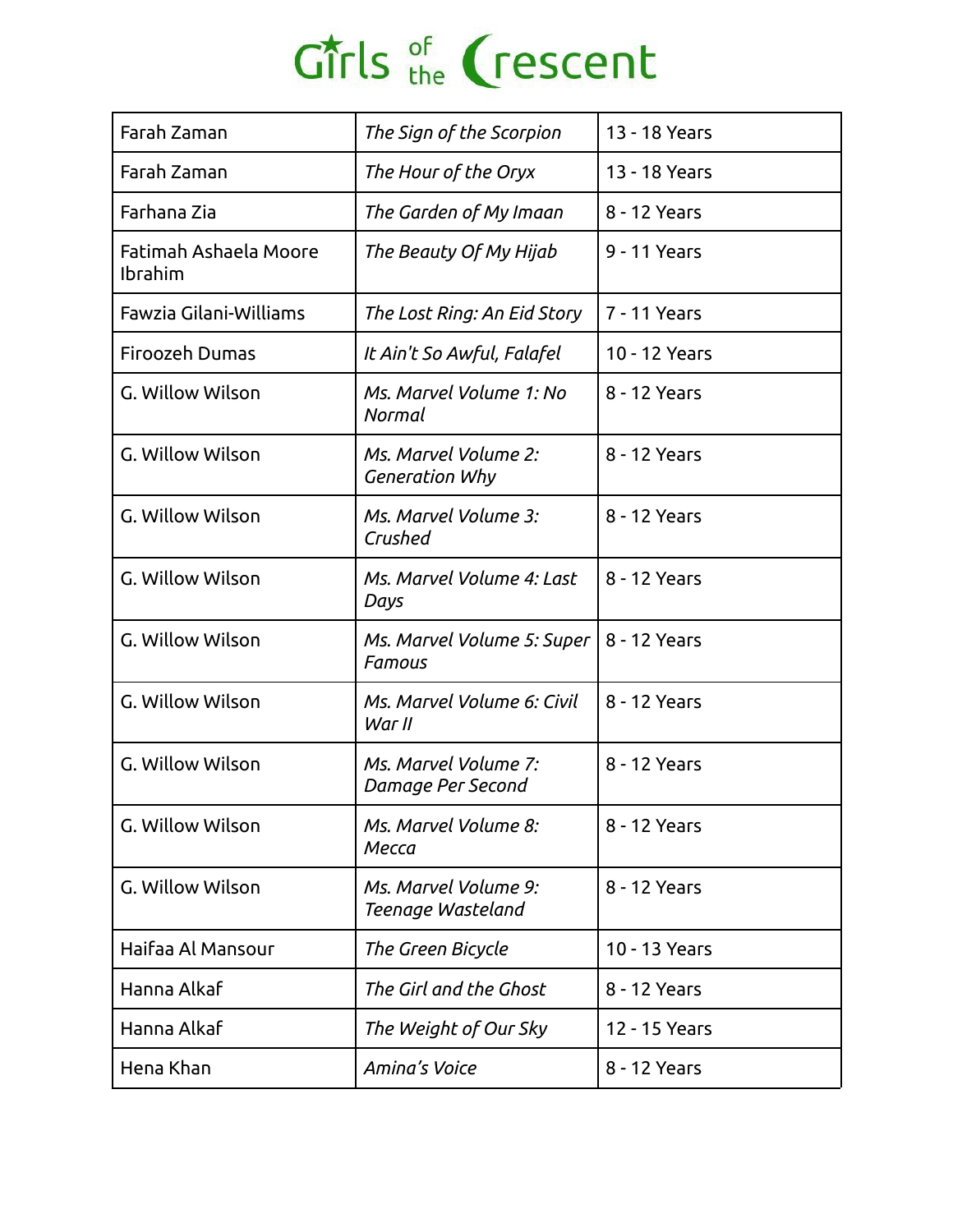| Hena Khan                    | More to the Story                                                     | 8 - 12 Years  |  |
|------------------------------|-----------------------------------------------------------------------|---------------|--|
| Huda Fahmy                   | Yes, I'm Hot in This: The<br>Hilarious Truth about Life<br>in a Hijab |               |  |
| Huda Fahmy                   | That Can Be Arranged: A<br><b>Muslim Love Story</b>                   |               |  |
| Ibtihaj Muhammad             | Proud: Living My American<br>Dream (Young Readers<br>Edition)         | 10 - 13 Years |  |
| Ishara Deen                  | God Smites and Other<br><b>Muslim Girl Problems</b>                   | 13 and Up     |  |
| Jasmine Warga                | <b>Other Words for Home</b>                                           | 8 - 12 Years  |  |
| JahNikki Maxey               | Muslim + Girl + Life                                                  |               |  |
| Jennifer Zeynab<br>Joukhadar | The Map of Salt and Stars                                             | 18 and up     |  |
| Joëlle Stolz                 | The Shadow of Ghadames                                                | 8 - 12 Years  |  |
| Kamran Pasha                 | Mother of the Believers: A<br>Novel of the Birth of Islam             | 18 and Up     |  |
| Karuna Riazi                 | The Gauntlet                                                          | 8 - 12 Years  |  |
| Karuna Riazi                 | The Battle                                                            | 8 - 12 Years  |  |
| Katherine Applegate          | Wishtree                                                              | 10 - 14 Years |  |
| Khaled Hosseini              | A Thousand Splendid Suns                                              | 18 and Up     |  |
| Khaleel Muhammad             | Muslim All-Stars: Helping<br>the Polonskys                            | 8 - 11 Years  |  |
| Lance Rubin                  | Crying Laughing                                                       | 12 - 17 Years |  |
| Leila Aboulela               | <b>Bird Summons</b>                                                   |               |  |
| Lina Khalifeh                | SheFighter                                                            |               |  |
| Liz Suneby                   | Razia's Ray of Hope: One<br>Girl's Dream of an<br>Education           | 8 - 12 Years  |  |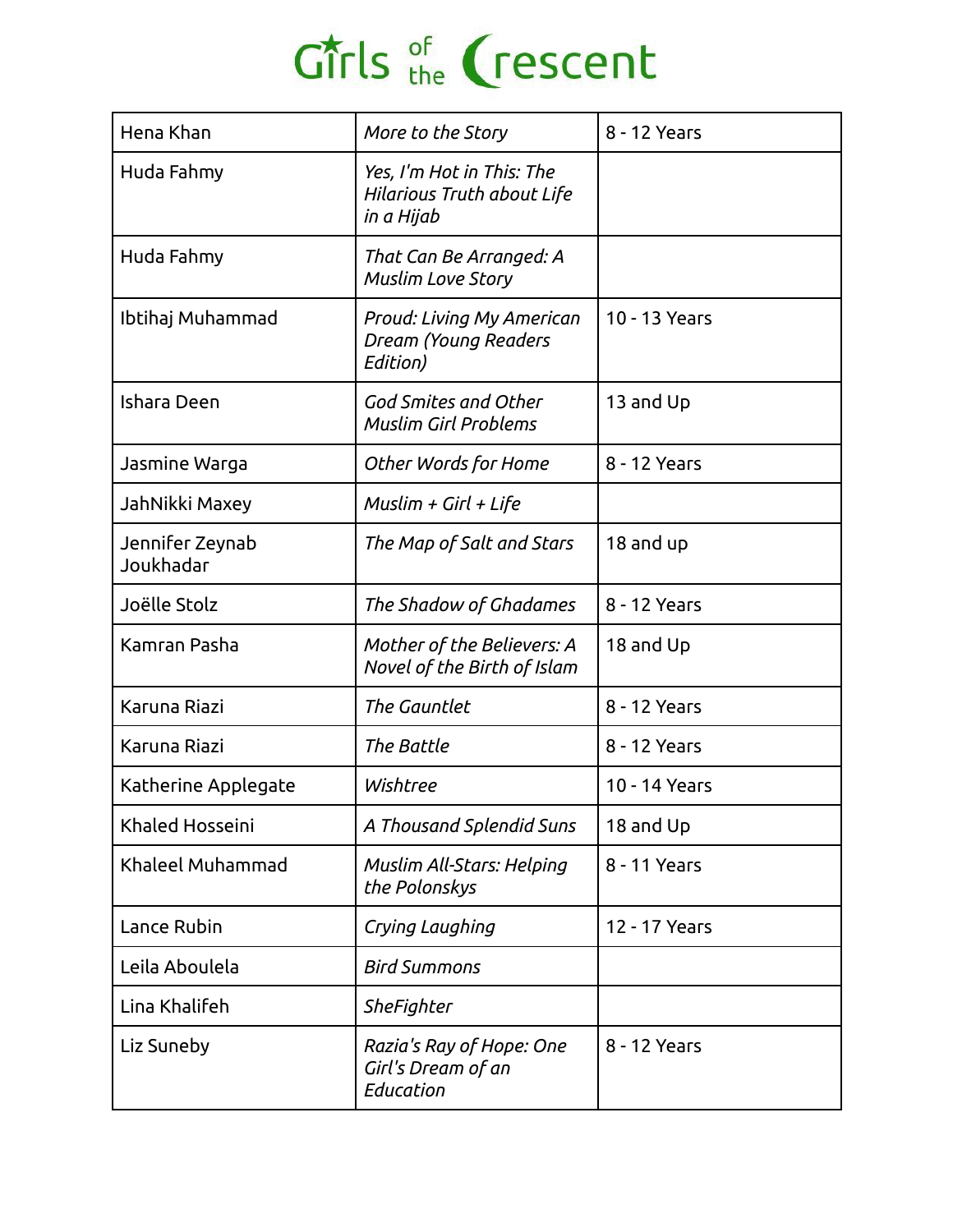| London Shah                                  | The Light at the Bottom of<br>the World                                                                   | 12 - 17 Years |  |
|----------------------------------------------|-----------------------------------------------------------------------------------------------------------|---------------|--|
| Malala Yousafzai, Christina<br>Lamb          | I Am Malala: The Story of<br>the Girl Who Stood Up for<br><b>Education and Was Shot by</b><br>the Taliban |               |  |
| Mariam Khan                                  | It's Not About the Burga:<br>Muslim Women on Faith,<br>Feminism, Sexuality and<br>Race                    | 18 and Up     |  |
| Marina Budhos                                | Ask Me No Questions                                                                                       | 12 - 17 Years |  |
| <b>Meghan Nuttall Sayres</b>                 | Anahita's Woven Riddle                                                                                    | 12 - 17 Years |  |
| <b>Meghan Nuttall Sayres</b>                 | Night Letter                                                                                              | 12 - 17 Years |  |
| Melati Lum                                   | Ayesha Dean - The Istanbul<br><i>Intrigue</i>                                                             | 9 - 12 Years  |  |
| Melati Lum                                   | Ayesha Dean - The Seville<br>Secret                                                                       | 9 - 12 Years  |  |
| Melissa Fleming                              | A Hope More Powerful<br>Than the Sea: One<br>Refugee's Incredible Story<br>of Love, Loss, and Survival    |               |  |
| Michelle Khan                                | The Hijab Boutique                                                                                        | 8 and Up      |  |
| Minnah Arshad                                | Kindness is a Waiting Place                                                                               |               |  |
| Mohja Kahf                                   | The Girl in the Tangerine<br>Scarf                                                                        | 9 - 12 Years  |  |
| Mona Ebrahim                                 | 101 Reasons Why I'm Glad I<br>Wear Hijab: The Fabulous &<br>Fun Frills of the Veil                        |               |  |
| N.H. Senzai                                  | Escape from Aleppo                                                                                        | 8 - 12 Years  |  |
| N. H. Senzai                                 | Saving Kabul Corner                                                                                       | 8 - 12 Years  |  |
| N. H. Senzai and Shannon<br><b>Hitchcock</b> | <b>Flying Over Water</b>                                                                                  | 8 - 12 Years  |  |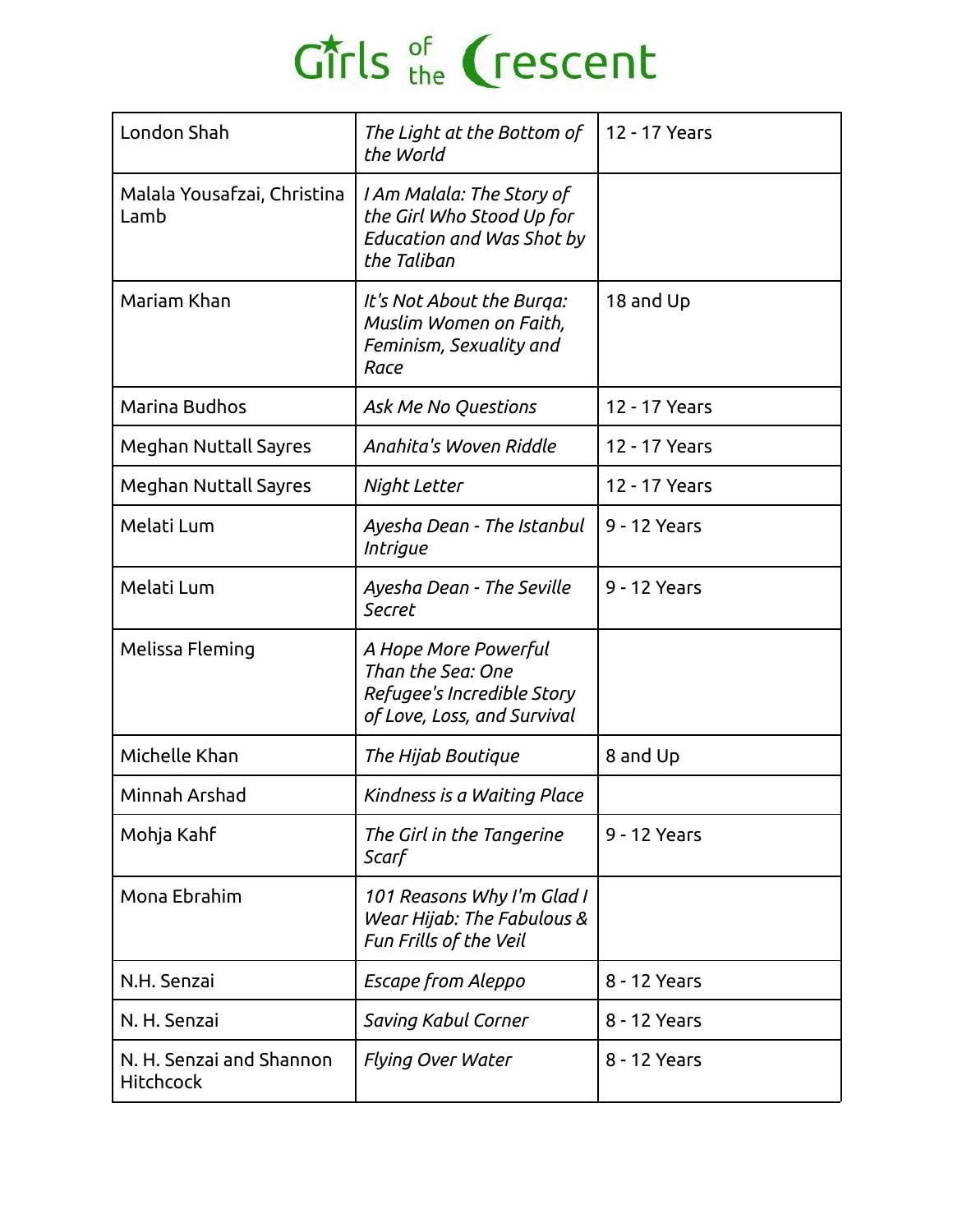| <b>Next Wave Muslim</b><br><b>Initiative Writers</b> | I Am the Night Sky: & Other<br><b>Reflections by Muslim</b><br>American Youth | 13 - 18 Years |  |
|------------------------------------------------------|-------------------------------------------------------------------------------|---------------|--|
| Nadia Hashimi                                        | One Half from the East                                                        | 8 - 12 Years  |  |
| Nadine Jolie Courtney                                | All-American Muslim Girl                                                      | 12 - 18 Years |  |
| Nafiza Azad                                          | The Candle and the Flame                                                      | 12 - 17 Years |  |
| Naif Al-Mutawa                                       | The 99                                                                        |               |  |
| Na'ima B. Robert                                     | She Wore Red Trainers: A<br><b>Muslim Love Story</b>                          | 14 and Up     |  |
| Najiyah Diana Maxfield                               | Sophia's Journal                                                              |               |  |
| Nancy Jo-Taiani                                      | A Night of Power: A<br>Ramadan Story                                          | 8 and Up      |  |
| Natalia Nabil                                        | Muslim Girl, Growing Up: A<br><b>Guide to Puberty</b>                         | 10 - 14 Years |  |
| Natalie Maydell, Sep Riahi                           | Extraordinary Women From<br>the Muslim World                                  | 10 and Up     |  |
| Nujeen Mustafa, Christina<br>Lamb                    | The Girl from Aleppo:<br>Nujeen's Escape from War<br>to Freedom               |               |  |
| Patricia Dunn                                        | <b>Rebels by Accident</b>                                                     | 12 - 17 Years |  |
| Rabiah York Lumbard                                  | <b>No True Believers</b>                                                      |               |  |
| Randa Abdel-Fattah                                   | Does My Head Look Big In<br>This?                                             | 12 - 17 Years |  |
| Randa Abdel-Fattah                                   | When Michael Met Mina<br>Alternative Title: The Lines<br>We Cross             | 12 - 17 Years |  |
| Randa Abdel-Fattah                                   | Where the Streets Had a<br><b>Name</b>                                        | 8 - 12 Years  |  |
| Rukhsana Khan                                        | <b>Wanting Mor</b>                                                            | 10 - 14 Years |  |
| Rayhana Khan                                         | A Muslim Girl's Guide to                                                      | 9 and Up      |  |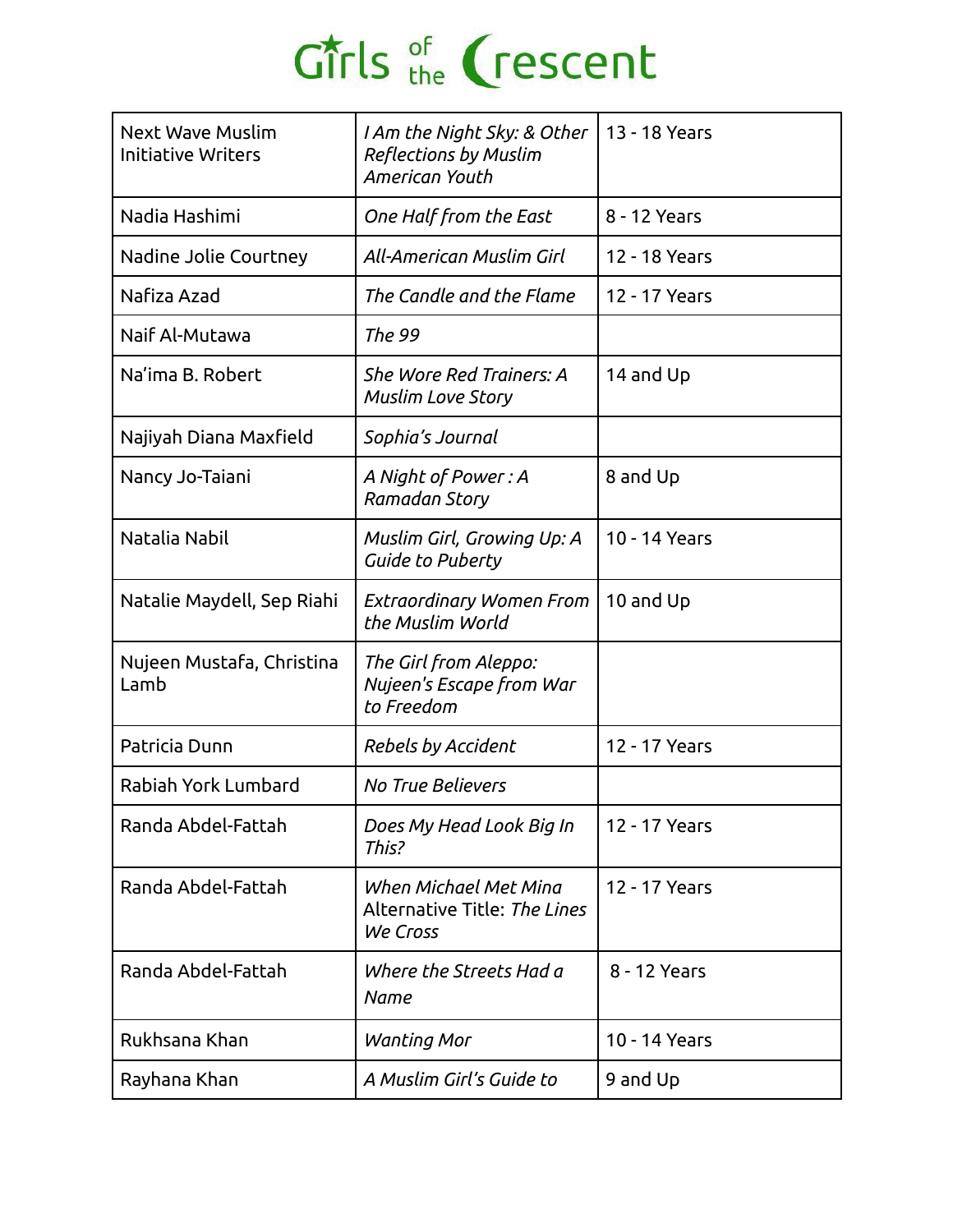|                           | Life's Big Changes                                                         |               |  |
|---------------------------|----------------------------------------------------------------------------|---------------|--|
| S.K. Ali                  | Love from A to Z                                                           | 14 - 17 Years |  |
| S.K. Ali                  | Misfits in Love                                                            | 14 - 18 years |  |
| S.K. Ali                  | Once Upon an Eid: Stories<br>of Hope and Joy by 15<br><b>Muslim Voices</b> | 8 - 12 Years  |  |
| S. K. Ali                 | <b>Saints and Misfits</b>                                                  | 14 - 17 Years |  |
| Saadia Faruqi             | A Place at the Table                                                       | 10 - 12 Years |  |
| Saadia Faruqi             | A Thousand Questions                                                       | 8 - 12 Years  |  |
| Saba Syed                 | An Acquaintance                                                            | 15 - 18 Years |  |
| Sabina Khan               | The Love & Lies of<br>Rukhsana Ali                                         | 16 and Up     |  |
| Sabina Khan               | <b>Zara Hossain Is Here</b>                                                |               |  |
| Sadaf Syed, Merve Kavakçı | iCOVER: A Day in the Life<br>of a Muslim-American<br><b>COVERed Girl</b>   |               |  |
| Sahar Mustafah            | The Beauty of Your Face                                                    | 16 and Up     |  |
| Sami Khan                 | A Muslim Boy's Guide to<br>Life's Big Changes                              | 11 and Up     |  |
| Samira Ahmed              | <i>Internment</i>                                                          | 16 and Up     |  |
| Samira Ahmed              | Love, Hate & Other Filters                                                 | 14 - 17 Years |  |
| Samira Ahmed              | Mad, Bad & Dangerous to<br>Know                                            |               |  |
| Samya Kullab              | <b>Escape from Syria</b>                                                   | 12 - 17 Years |  |
| Sara Farizan              | If You Could Be Mine: A<br>Novel                                           | 14 - 18 Years |  |
| Sara Farizan              | Tell Me Again How A Crush<br><b>Should Feel</b>                            | 14 - 17 Years |  |
| Seema Yasmin              | <b>Muslim Women Are</b>                                                    |               |  |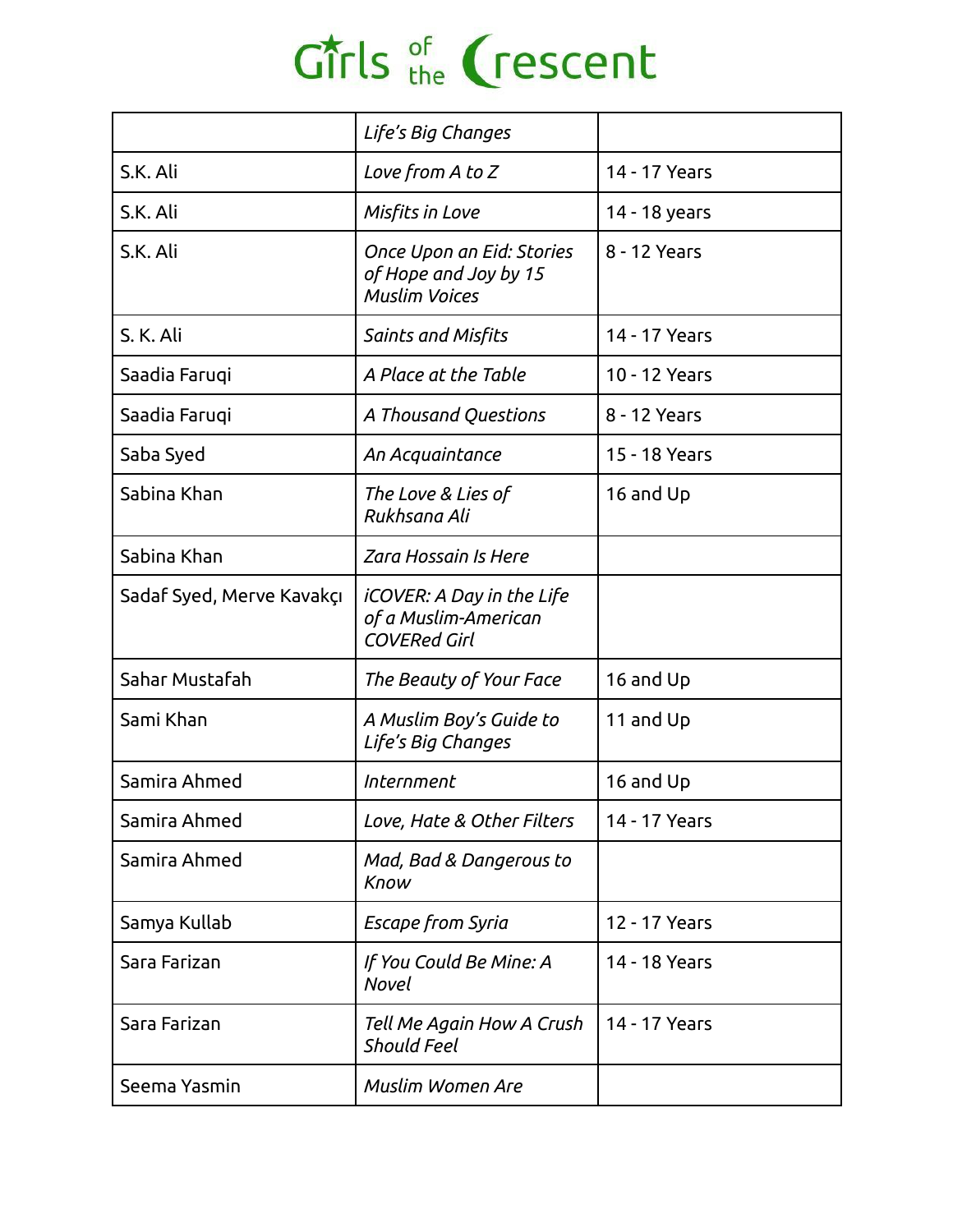|                                      | Everything                                                                    |               |  |
|--------------------------------------|-------------------------------------------------------------------------------|---------------|--|
| Shafinaaz Hassim                     | Nisa Qamar and the Master<br>of Jinniaville                                   | 9 and Up      |  |
| Shafinaaz Hassim                     | Nisa Qamar and the<br><b>Rainbow Healers Society</b>                          | 9 and Up      |  |
| Sheba Karim                          | That Thing We Call a Heart                                                    | 13 - 17 Years |  |
| Sheba Karim                          | The Marvelous Mirza Girls                                                     | 13 - 17 Years |  |
| Shelina Zahra<br>Janmohamed          | Love in a Headscarf                                                           |               |  |
| Shereen Malherbe                     | Jasmine Falling                                                               |               |  |
| Sherine Hamdy, Coleman<br><b>Nye</b> | Lissa: A Story About<br><b>Medical Promise,</b><br>Friendship, and Revolution |               |  |
| Soniah Kamal                         | Unmarriageable                                                                |               |  |
| <b>Stacy Gregg</b>                   | The Princess and the Foal                                                     | 10 and Up     |  |
| Sufiya Ahmed                         | Secrets Of The Henna Girl                                                     | 12 Years      |  |
| Sufiya Ahmed                         | Zahra's First Term at the<br>Khadija Academy                                  |               |  |
| Sufiya Ahmed                         | Zahra's Great Debate                                                          |               |  |
| Sufiya Ahmed                         | Zahra's Trip to Misr                                                          |               |  |
| Sufiya Ahmed                         | Zahra's Second Year at the<br>Khadija Academy                                 |               |  |
| Sumayyah Hussein                     | <b>Stuck in the Middle</b>                                                    | 8 - 12 Years  |  |
| Susan Carland                        | Fighting Hislam: Women,<br><b>Faith and Sexism</b>                            |               |  |
| Susan Muaddi Darraj                  | Farah Rocks Fifth Grade                                                       | 8 - 12 Years  |  |
| Susan Muaddi Darraj                  | Farah Rocks Summer Break                                                      | 8 - 12 Years  |  |
| Susan Ross                           | Kiki and Jacques: A                                                           | 8 - 12 Years  |  |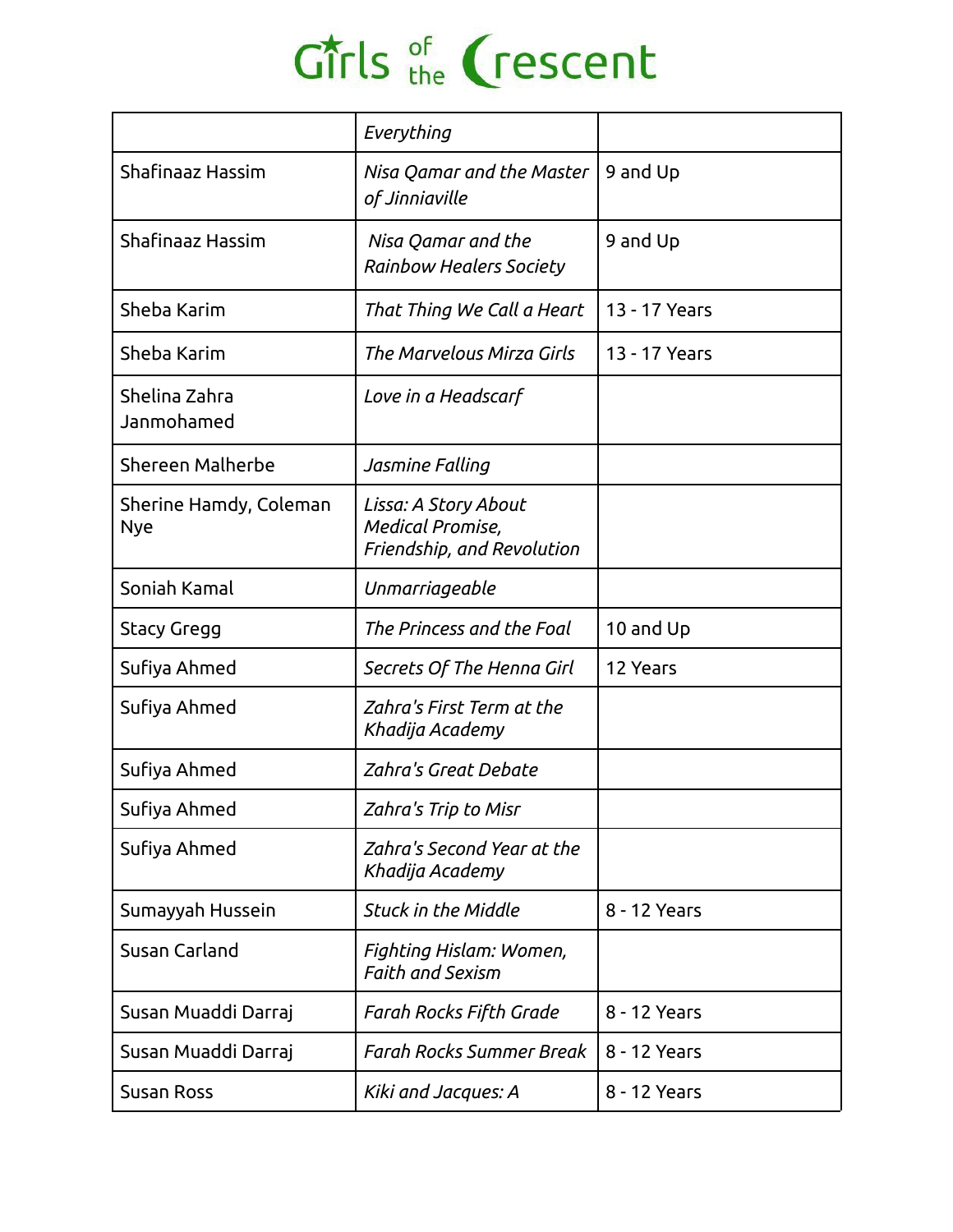|  | Girls of Crescent |
|--|-------------------|
|  |                   |

|                        | Refugee Story                                               |               |  |
|------------------------|-------------------------------------------------------------|---------------|--|
| Suzanne Fisher Staples | Under the Persimmon Tree                                    | 12 - 18 Years |  |
| Svetlana Chmakova      | <b>Brave (Berrybrook Middle</b><br>School)                  |               |  |
| <b>Tahereh Mafi</b>    | A Very Large Expanse of<br>Sea                              | 13 - 17 Years |  |
| Tanaz Bhathena         | A Girl Like That                                            | 14 - 17 Years |  |
| <b>Trent Reedy</b>     | Words in the Dust                                           | 10 - 14 Years |  |
| Umm Juwayriyah         | The Size of a Mustard Seed                                  |               |  |
| Umm Juwayriyah         | Tried & Tested                                              |               |  |
| <b>Umm Nura</b>        | Jannah Jewels - The<br>Treasure of Timbuktu: Book<br>1      | 7 - 10 Years  |  |
| <b>Umm Nura</b>        | Jannah Jewels - The Chase<br>In China: Book 2               | 7 - 10 Years  |  |
| <b>Umm Nura</b>        | Jannah Jewels - Bravery In<br>Baghdad: Book 3               | 7 - 10 Years  |  |
| <b>Umm Nura</b>        | Jannah Jewels - Secrets In<br>Spain: Book 4                 | 7 - 10 Years  |  |
| Umm Nura               | Jannah Jewels - Courage In  7 - 10 Years<br>Cordoba: Book 5 |               |  |
| <b>Umm Nura</b>        | Jannah Jewels - Mystery In<br>Morocco: Book 6               | 7 - 10 Years  |  |
| <b>Umm Nura</b>        | Jannah Jewels - Triumph In<br>Turkey: Book 7                | 7 - 10 Years  |  |
| <b>Umm Nura</b>        | Jannah Jewels - Adventure<br>In America: Book 8             | 7 - 10 Years  |  |